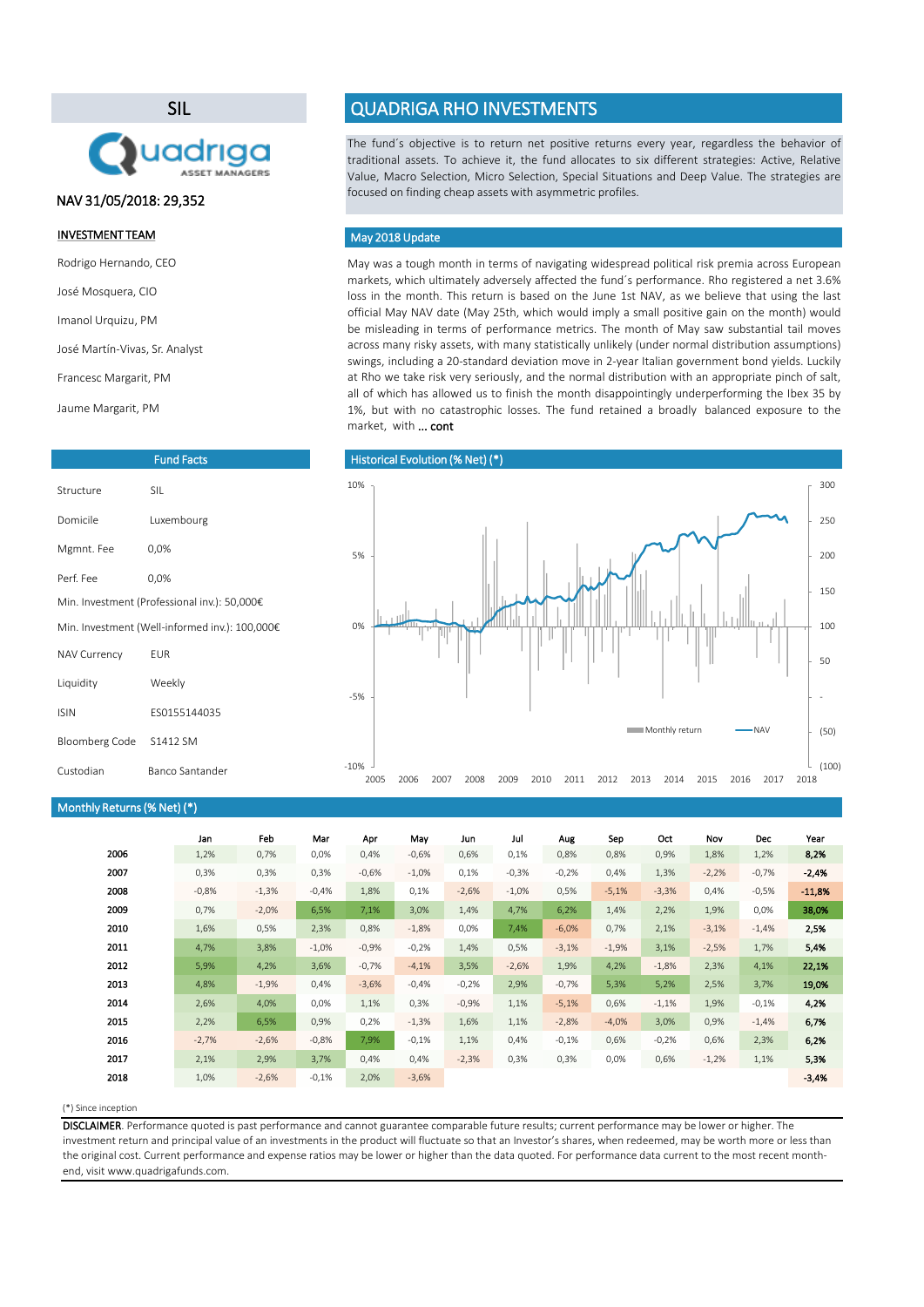### (\*) Since inception

|                     |         | <b>RETURNS (CAGR)</b> |                 | <b>VOLATILITY</b> |         |                 |  |
|---------------------|---------|-----------------------|-----------------|-------------------|---------|-----------------|--|
|                     | 5 years | 3 years               | Since inception | 5 years           | 3 years | Since inception |  |
| Rho Investments     | 8,21%   | 2,33%                 | 7,61%           | 8,39%             | 7,87%   | 8,75%           |  |
| Stoxx 600           | 6,09%   | 0,15%                 | 1,72%           | 11,69%            | 12,28%  | 14,33%          |  |
| Iboxx Eur Corporate | 2,92%   | 1,97%                 | 3,64%           | 2,72%             | 2,92%   | 3,89%           |  |

| German Govt, Bond Futures       | 59,66% |
|---------------------------------|--------|
| Nasdag 100 E-mini               | 56,61% |
| Spread L/S Banks - Eurostoxx 50 | 22,50% |
| Long S&P - Short Nasdag         | 11,66% |
| <b>BFCM CMS T1 FRN</b>          | 6,91%  |

| Returns (% Net) |          |  |  |  |  |
|-----------------|----------|--|--|--|--|
| 2018            | $-3,37%$ |  |  |  |  |
| $CAGR*$         | 7,61%    |  |  |  |  |
| May 2018        | 1,95%    |  |  |  |  |

| <b>Risk/Return</b> |       |
|--------------------|-------|
| Volatility*        | 8,75% |
| Sharpe Ratio*      | 0,87  |
| Sortino Ratio      | 1,19  |
| VaR 99% Daily      | 2,48% |

| Active                    | 44,50% |
|---------------------------|--------|
| Relative value            | 11,75% |
| Macro                     | 13,83% |
| Micro                     | 9,12%  |
| <b>Special Situations</b> | 5,83%  |
| Deep Value                | 0,92%  |
| Hedges                    | 4,07%  |
| Liquidity                 | 9,98%  |

DISCLAIMER. Performance quoted is past performance and cannot guarantee comparable future results; current performance may be lower or higher. The investment return and principal value of an investments in the product will fluctuate so that an Investor's shares, when redeemed, may be worth more or less than the original cost. Current performance and expense ratios may be lower or higher than the data quoted. For performance data current to the most recent monthend, visit www.quadrigafunds.com.

| Gross | 353,03% |
|-------|---------|
| Net.  | 2,70%   |

# Top Five Positions



## Risk Concentration and Distribution Metrics

# Performance attribution across strategies (% Net)

## Comparative Risk / Return

% Exposure







**Number of positions per strategy**



#### **Var % Contrib Hist 3Y**